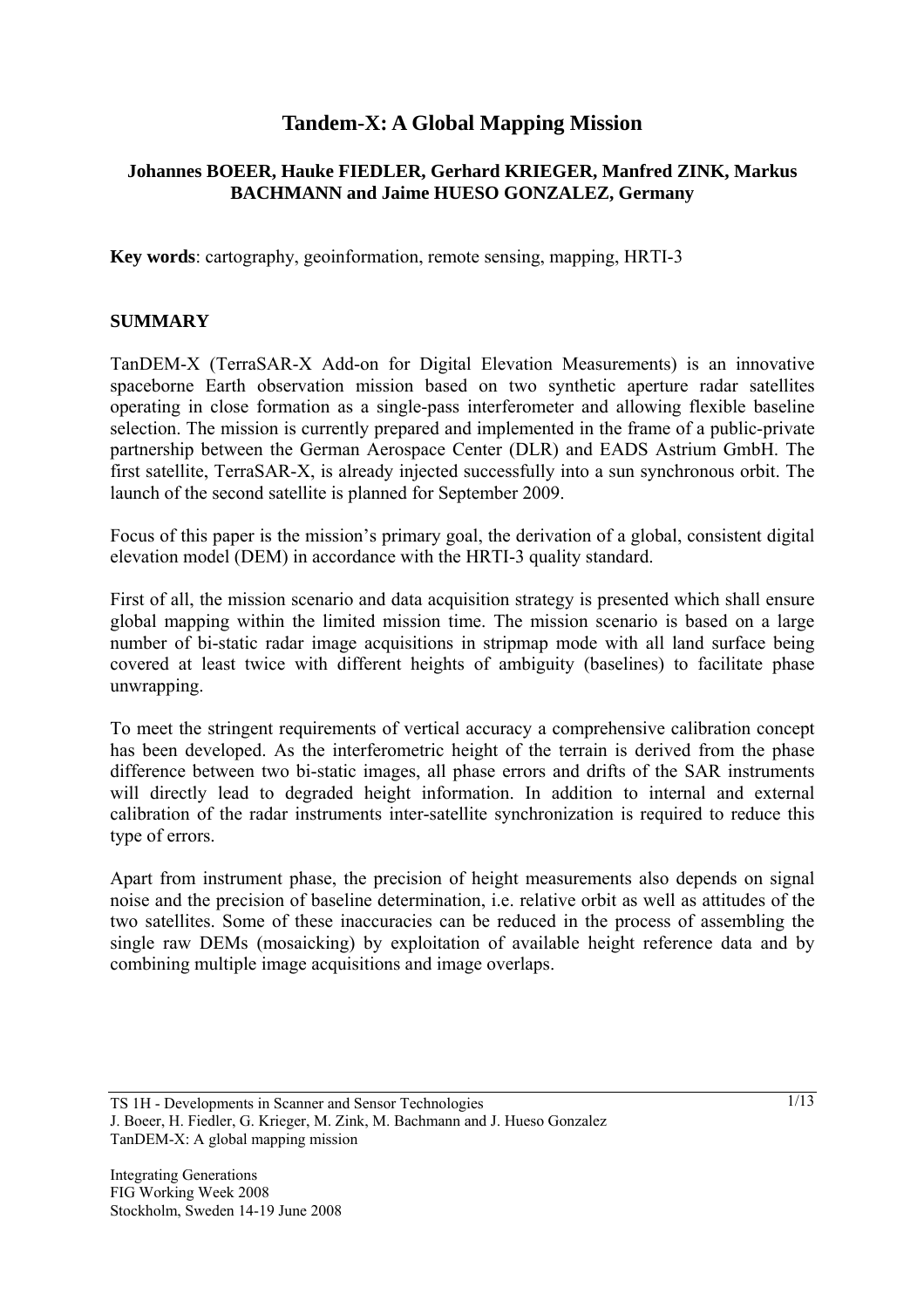# **Tandem-X: A Global Mapping Mission**

### **Johannes BOEER, Hauke FIEDLER, Gerhard KRIEGER, Manfred ZINK, Markus BACHMANN and Jaime HUESO GONZALEZ, Germany**

### **1. INTRODUCTION**

TanDEM-X (TerraSAR-X Add-on for Digital Elevation Measurements) is a bistatic SAR interferometry mission which is currently implemented as a national Earth observation mission by the German Aerospace Center (DLR) and EADS Astrium GmbH. It is a synchronized SAR satellite formation consisting of the TerraSAR-X satellite (TSX) and another new TerraSAR-X like add-on satellite (TDX) to enable single-pass SAR interferometry with variable across-track baselines of typically 250–500 m. The basic system parameters for the TanDEM-X system are given in (Table 1).

The instruments on both satellites are advanced high resolution X-band synthetic aperture radars based on active phased array technology, which can be operated in Spotlight, Stripmap, and ScanSAR mode with full polarization capability (Stangl et al, 2006). The center frequency of the instruments is 9.65 GHz with a selectable SAR chirp bandwidth of up to 300 MHz. The active phased array antenna, which has an overall aperture size of 4.8 m  $\times$  0.7 m, is fixed mounted to the spacecraft body and incorporates 12 panels with 32 dual-pol waveguide sub-arrays each. This enables agile beam pointing and flexible beam shaping.

| <b>Parameter</b>                 | <b>Value</b>     | <b>Parameter</b>            | <b>Value</b>                       |  |
|----------------------------------|------------------|-----------------------------|------------------------------------|--|
| Orbit Height (equator)           | 511.5 km         | Antenna Length              | $4.8 \text{ m}$                    |  |
| Carrier Frequency                | 9.65 GHz         | Antenna Width               | 0.7 <sub>m</sub>                   |  |
| Chirp Bandwidth                  | 100 MHz          | Antenna T/R Elements        | $32 \times 12$                     |  |
| <b>Sampling Frequency</b>        | 110 MHz          | Antenna Tapering            | linear phase                       |  |
| Mutual Swath Overlap             | $\sim$ 4 km      | Antenna Mounting            | $33.8^\circ$                       |  |
| Peak Tx Power                    | 2260 W           | Raw Data Quantization       | 3 bits/sample                      |  |
| Duty Cycle                       | 18 %             | Image Pair Misregistration  | $< 0.1$ pixel                      |  |
| Noise Figure T/R Module          | 4.3 dB           | Along-Track Baseline        | $\leq 1$ km                        |  |
| Losses (atmosphere, radiator,    | $3.1 \text{ dB}$ | Sigma Nought Model,<br>90%, | Soil & Rock, VV                    |  |
| $\ldots$                         |                  | (Ulaby et al, 1989)         |                                    |  |
| <b>Azimuth Processing Losses</b> | $\leq$ 1.5 dB    | Indep. Post Spacing         | $12 \text{ m} \times 12 \text{ m}$ |  |

**Table 0-1**: TanDEM-X System Parameters

Primary mission goal is the production of a global digital elevation model (DEM) with an accuracy which is currently available only on a local scale. Secondary mission goals are along-track interferometry (ATI) for measuring the velocity of moving objects with a high accuracy, digital beam-forming, bi-static experiments and local DEMs with increased accurracy for suitable terrain (local areas with high reflectivity, low noise, high correlation, suitable observation conditions).

The launch of TDX, which is designed for a nominal lifetime of  $5\frac{1}{2}$  years, is planned for September 2009. It will therefore have a nominal overlap of 3 years with TSX, which is

```
TS 1H - Developments in Scanner and Sensor Technologies 
J. Boeer, H. Fiedler, G. Krieger, M. Zink, M. Bachmann and J. Hueso Gonzalez 
TanDEM-X: A global mapping mission
```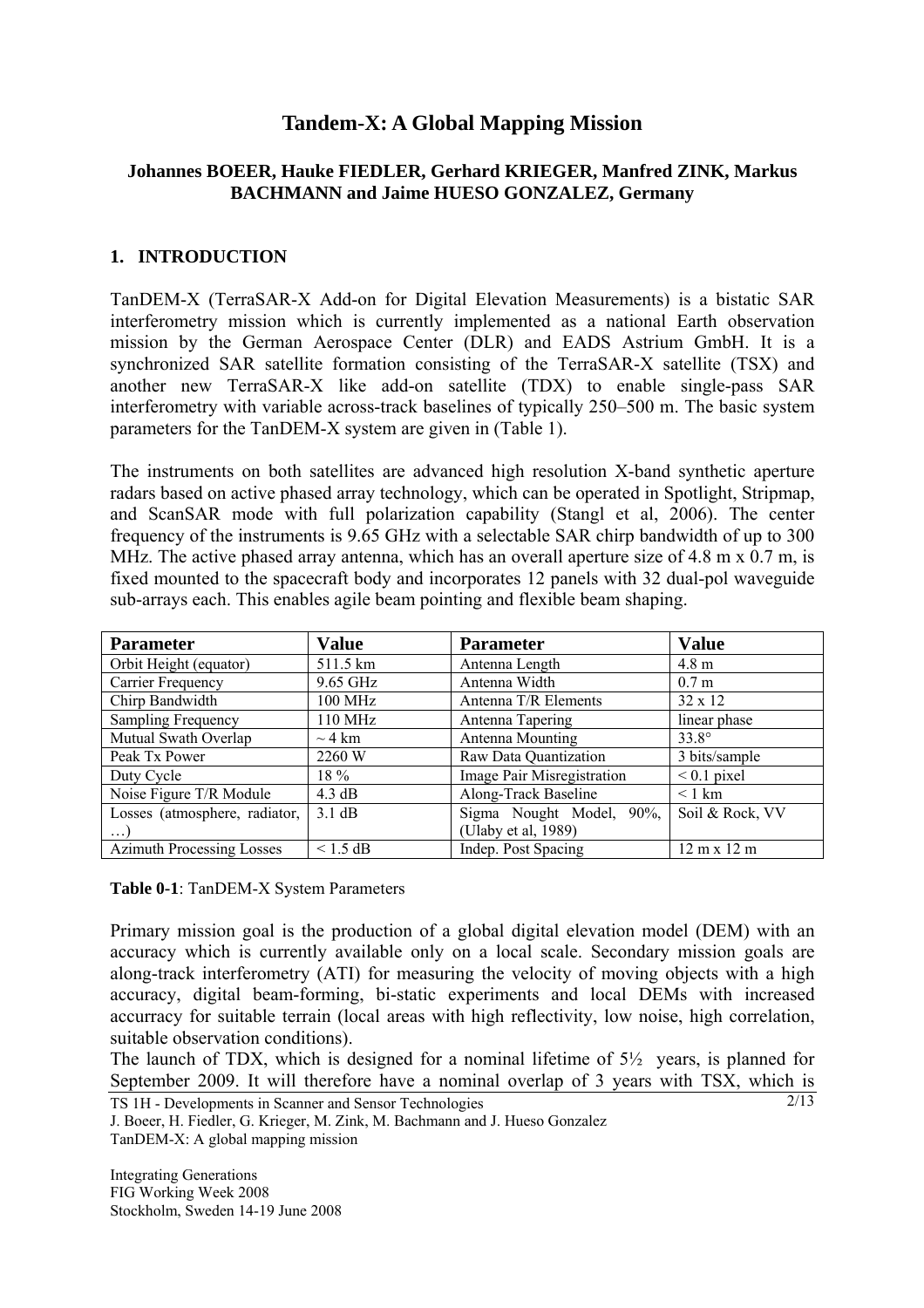already in space since June 2007. A prolongation of the mission overlap might be possible by means of an extension of TSX operation which is compatible with the TSX consumables and resources.

In addition to the primary payload (a SAR instrument in combination with a 2-frequency GPS receiver for precise baseline determination) the satellites are also equipped with a Laser Communication Terminal (LCT) for optical data communication.

# **2. MISSION CONCEPT**

# **2.1 Satellite Formation**

The TanDEM-X operational scenario requires the coordinated operation of two satellites flying in close formation. The adjustment parameters for the formation are the orbits node line angle, the angle between the perigees, the orbit eccentricities and the phasing between the satellites. With these parameters, several options have been investigated during the phase A study, and the HELIX satellite formation shown in Figure 1 has finally been selected for operational DEM generation.



**Figure 0-1**: HELIX satellite formation for TanDEM-X. Left: orbital arrangement. Right: cross-track baselines as function of the orbit position. The positions correspond to one complete orbit cycle**.** 

This formation combines an out-of-plane (horizontal) orbital displacement by different ascending nodes with a radial (vertical) separation by different eccentricity vectors resulting in a helix like relative movement of the satellites along the orbit. Since there exists no crossing of the satellite orbits, arbitrary shifts of the satellites along their orbits are allowed. This enables a safe spacecraft operation without the necessity for autonomous control.

It is furthermore possible to optimize the along-track displacement at predefined latitudes for different applications: cross-track interferometry will aim at along-track baselines which are as short as possible to ensure an optimum overlap of the Doppler spectra and to avoid temporal decorrelation in vegetated areas, while other applications like along-track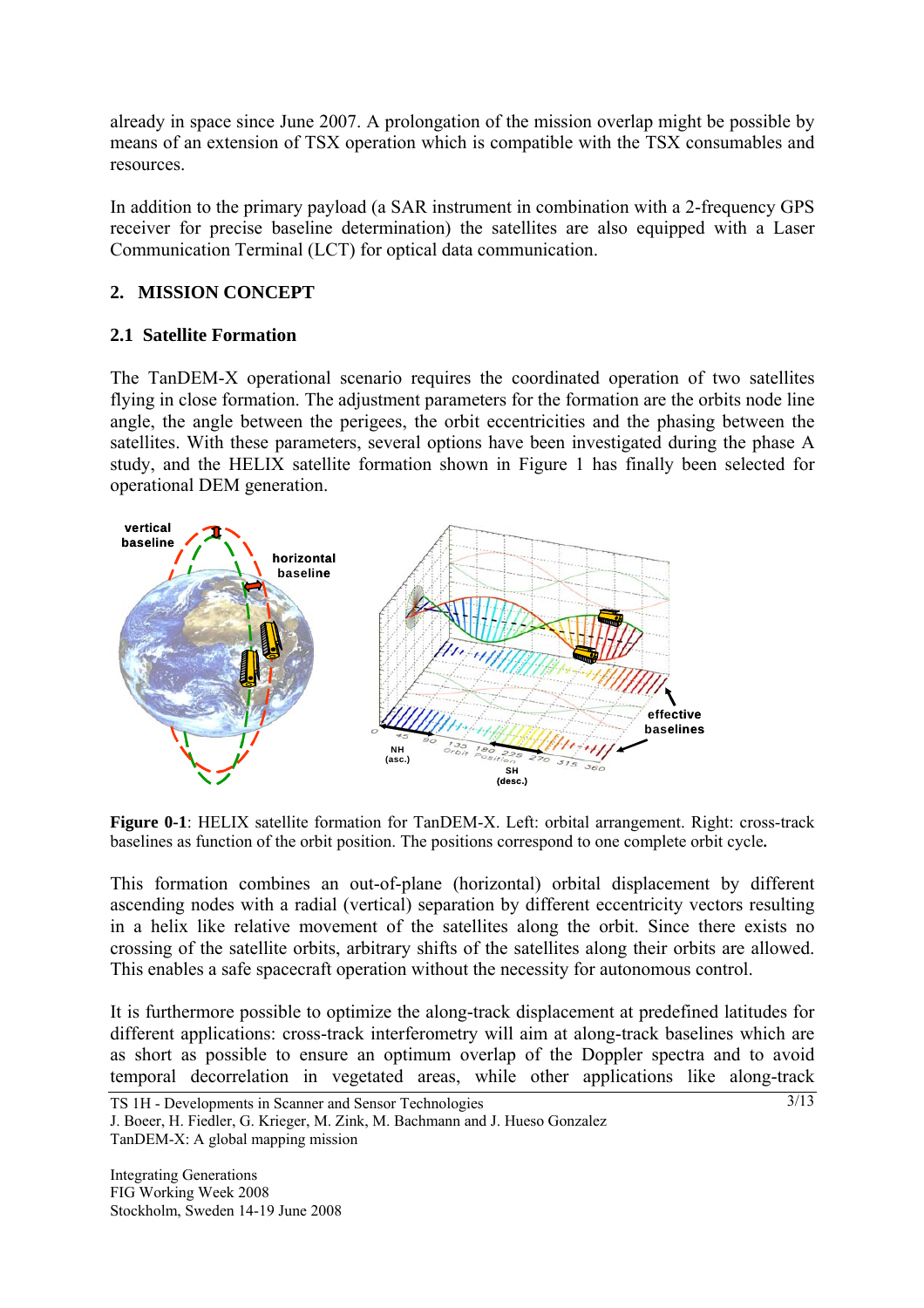interferometry or super resolution require selectable along-track baselines in the range from hundred meters up to several kilometers.

The HELIX formation enables a complete mapping of the Earth with a stable height of ambiguity by using a small number of formation settings (Krieger07). Southern and northern latitudes can be mapped with the same formation setting by using ascending orbits for one and descending orbits for the other hemisphere, as illustrated in Figure 1 on the right. A fine tuning of the cross-track baselines can be achieved by taking advantage of the natural rotation of the eccentricity vectors due to secular disturbances, also called motion of libration. The phases of this libration can be kept in a fixed relative position by scheduling small manoeuvres using the cold gas thrusters on a daily basis, while major formation changes as well as a duplication of the orbit keeping manoeuvres required by TSX will be performed by the hot gas thrusters.

# **2.2 TanDEM-X Acquisition Modes**

Interferometric data acquisition with the TanDEM-X satellite formation can be achieved in different operational modes: Examples are bistatic, monostatic, and alternating bistatic operation, which are illustrated in Figure 2.



**Figure 0-2**: Data acquisition modes for TanDEM-X: Pursuit monostatic mode (left), bistatic mode (middle), and alternating bistatic mode (right).

The three interferometric configurations may further be combined with different TSX and TDX SAR imaging modes like Stripmap, ScanSAR, Spotlight, and Sliding Spotlight.

Operational DEM generation is planned to be performed using the bistatic InSAR Stripmap mode shown in Figure 2 in the middle. This mode uses either TSX or TDX as a transmitter to illuminate a common radar footprint on the Earth's surface. The scattered signal is then recorded by both satellites simultaneously. This simultaneous data acquisition makes dual use of the available transmit power and is mandatory to avoid possible errors from temporal decorrelation and atmospheric disturbances.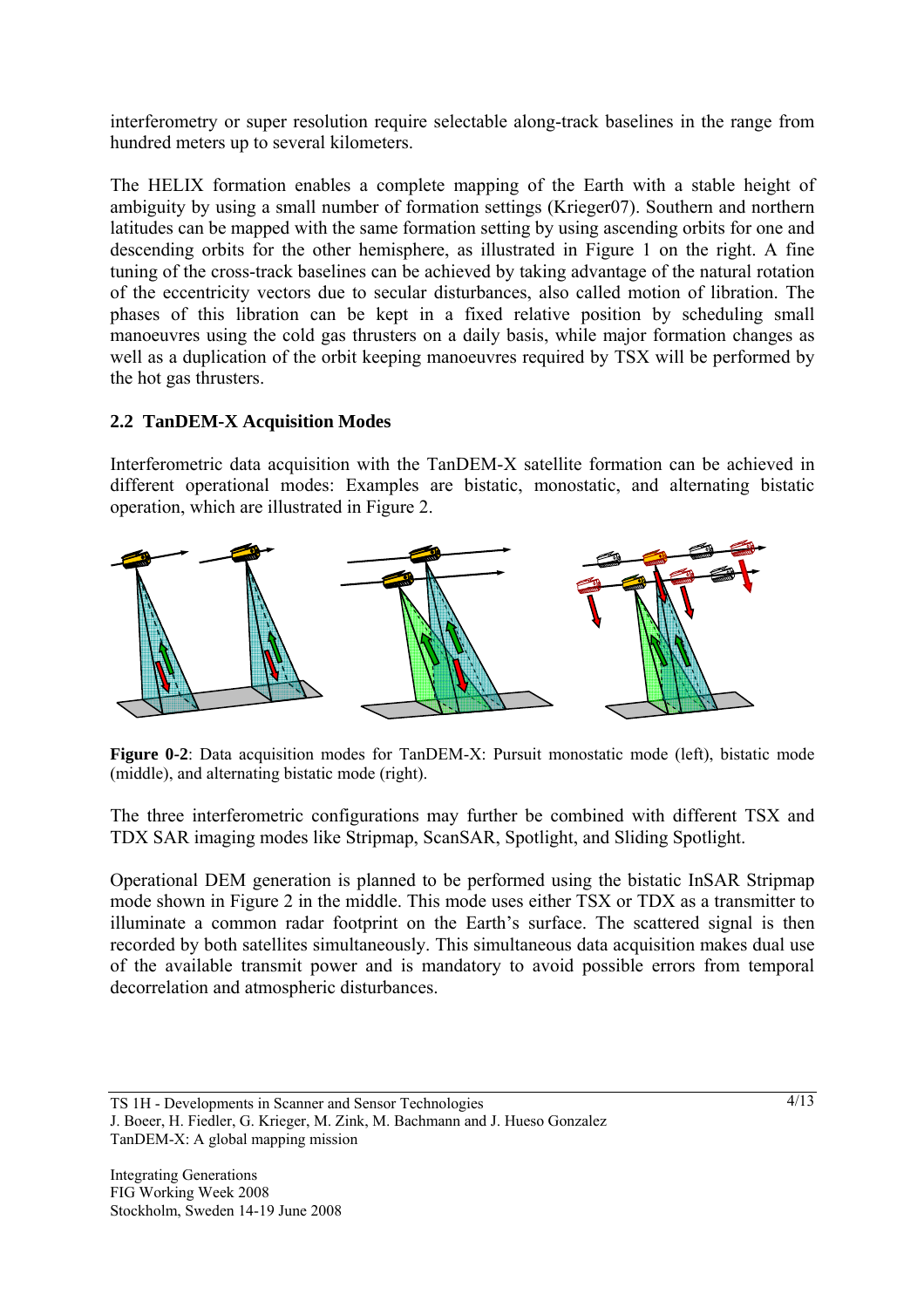## **2.3 Acquisition Concept**

As the TanDEM-X mission is based on the TerraSAR-X mission, it must be ensured that both missions will achieve their mission goals simultaneously. To assure this, all TerraSAR-X data takes will be distributed almost homogenously onto the two satellites. This will leave enough satellite resources free to fulfill the TanDEM-X mission goals. For data acquisition a Joint TerraSAR-X & TanDEM-X Acquisition Concept has been developed (Fiedler et al, 2008) which is capable of handling acquisition requests of both missions based on the simple priority concept already established for the TerraSAR-X mission. According to this concept, the TanDEM-X data takes for global DEM generation are planned well in advance for a long time span (e.g. one year) and are set to high priority. These data takes are summarized in the so-called DEM acquisition timeline.

To achieve the goal of deriving a consistent HRTI-3 quality DEM, the height of ambiguity for all data takes should be homogeneous. The HELICES are optimized accordingly for this time span with respect to each region that has to be mapped. The optimization is done in such a way that the height of ambiguity is changing slowly for a given beam and latitude. The advantage of considering slow satellite formation drifts besides reducing fuel consumption is that acquisitions might be repeated in subsequent repeat cycles, e.g. in case of data loss. Due to the fact of slowly changing HELICES, the height of ambiguity will be almost equal and due to the increasing baseline no quality loss would occur but processing and especially phase unwrapping might become increasingly difficult and erroneous.

Note that after adjustment of a certain realization of HELIX parameters the desired height of ambiguity is only available in a certain latitude zone. Therefore the DEM acquisition plan shows a clear pattern of latitude zones which are subsequently mapped. Southern and northern latitudes can be mapped with the same formation setting by using ascending orbits for one and descending orbits for the other hemisphere. It is obvious that due to meridian convergence near the poles the distance between two adjacent ground projected tracks of TSX/TDX is decreasing with increasing latitude and hence a smaller number of swaths must be recorded with increasing latitude.

With a complete timeline, the whole Earth can be recorded within somewhat less than one year. Because the complete mission time is three years, it is possible to map the Earth twice with two different heights of ambiguity. Mapping the Earth twice will facilitate phase unwrapping and will lead to the derivation of a global DEM according to the HRTI-3 quality standard. Of course, there are some regions which lie in the radar shadow within the first two years, or even have foreshortening. These regions will be identified during the first two years. During these 2 years a map of difficult terrain like e.g. shadow and foreshortening will be generated. This will serve for the next mission phase as input, where mountainous regions, shadowed areas will be mapped again. Also recording of the so-called crossing orbits (see section 3.2), which are extra long data takes at an almost fixed equator spacing to allow for additional calibration of the final DEM, shall be done in this mission phase. At the end of this mission phase, the satellites will be separated in along track, e.g. such that their respective ground tracks on the Earth's surface will be separated by one day. Then, repeat pass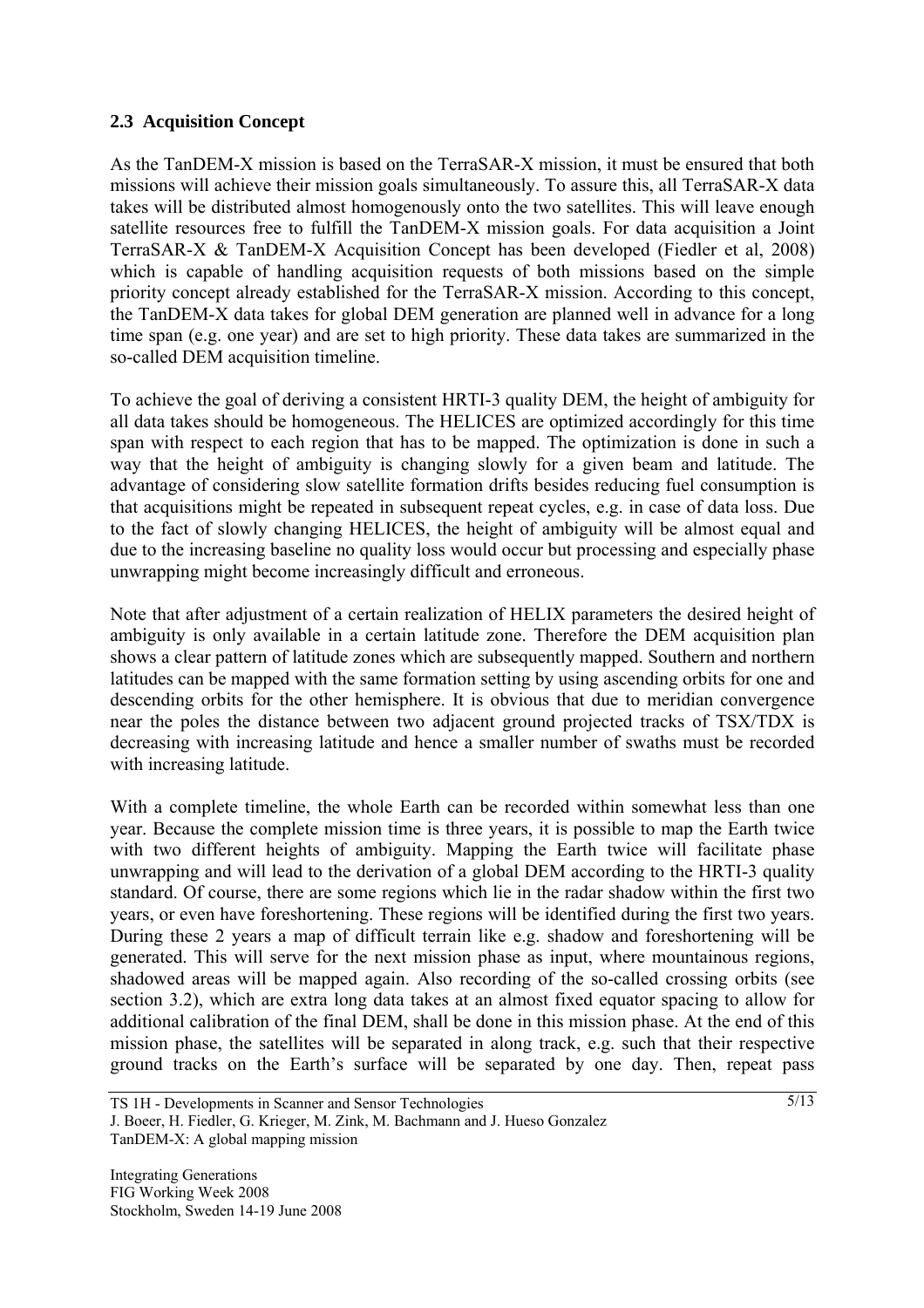interferometry with one day time interval will be possible. During the along track separation, bi-static experiments with large bistatic angles might be performed.

The acquisition concept has to address a large number of constraints of which only a few shall briefly be mentioned here:

Masking of water areas: A "landmask" provides information of regions that have to be mapped.

− **Instrument On-Time:** To cover all data a mean orbit usage in the order of ~180 s is planned. The imaging time within an orbit is limited by power as well as instrument maximum-transmit-time constraints, but also by satellite mass memory capacity, data downlink scenario and of course by other data take requests, e.g. for the TerraSAR-X mission. In general, long data takes are favored for the global DEM to facilitate mosaicking and calibration.

**Blocking of positions:** It is essential for the TerraSARX mission that TanDEM-X is not blocking the same geographical position for many adjacent repeat cycles.

**Exclusion Zones:** Mutual RF interference between the two satellites is an aspect that requires special consideration due to the close formation flying. Illuminating one satellite by the other with the radar antenna shall not be possible at all during the TanDEM-X mission. The approach is to define angular exclusion zones around each satellite for SAR operation, not only on-ground in the mission planning environment, but also onboard in terms of Failure Detection, Isolation and Recovery (FDIR) mechanisms.

Another subject besides deriving the DEM are the so-called scientific data takes or science products, with which new techniques shall be demonstrated. During timeline optimization, it is important to allocate enough time to derive these products. As it is expected, that not all scientific acquisition requests are compatible with the HELIX settings prescribed by DEM generation, there are at least three month freely available at the end of the mission where, as an example, very large baselines could be realized for superresolution. Very large baselines will also allow for acquiring special data to perform digital beam forming, local HRTI-4 DEM generation, bi-static experiments and other radar data products.

# **2.4 Synchronization**

The bistatic data acquisitions are based on the use of two independent oscillators for modulation and demodulation of the radar pulses. The impact of oscillator phase noise in bistatic SAR has been analyzed in (Krieger et al, 2006) where it is shown that oscillator noise may cause significant errors in both the interferometric phase and SAR focusing. The stringent requirements for interferometric phase stability in the bistatic mode will hence require an appropriate relative phase referencing between the two SAR instruments or an operation in the alternating bistatic mode. For TanDEM-X, a dedicated inter-satellite X-band synchronization link will be established by a mutual exchange of radar pulses between the two satellites. For this, the nominal bistatic SAR data acquisition is shortly interrupted, and a radar pulse is redirected from the main SAR antenna to one of six dedicated synchronization horn antennas mounted on each spacecraft. The pulse is then recorded by the other satellite which in turn transmits a short synchronization pulse. By this, a bidirectional link between the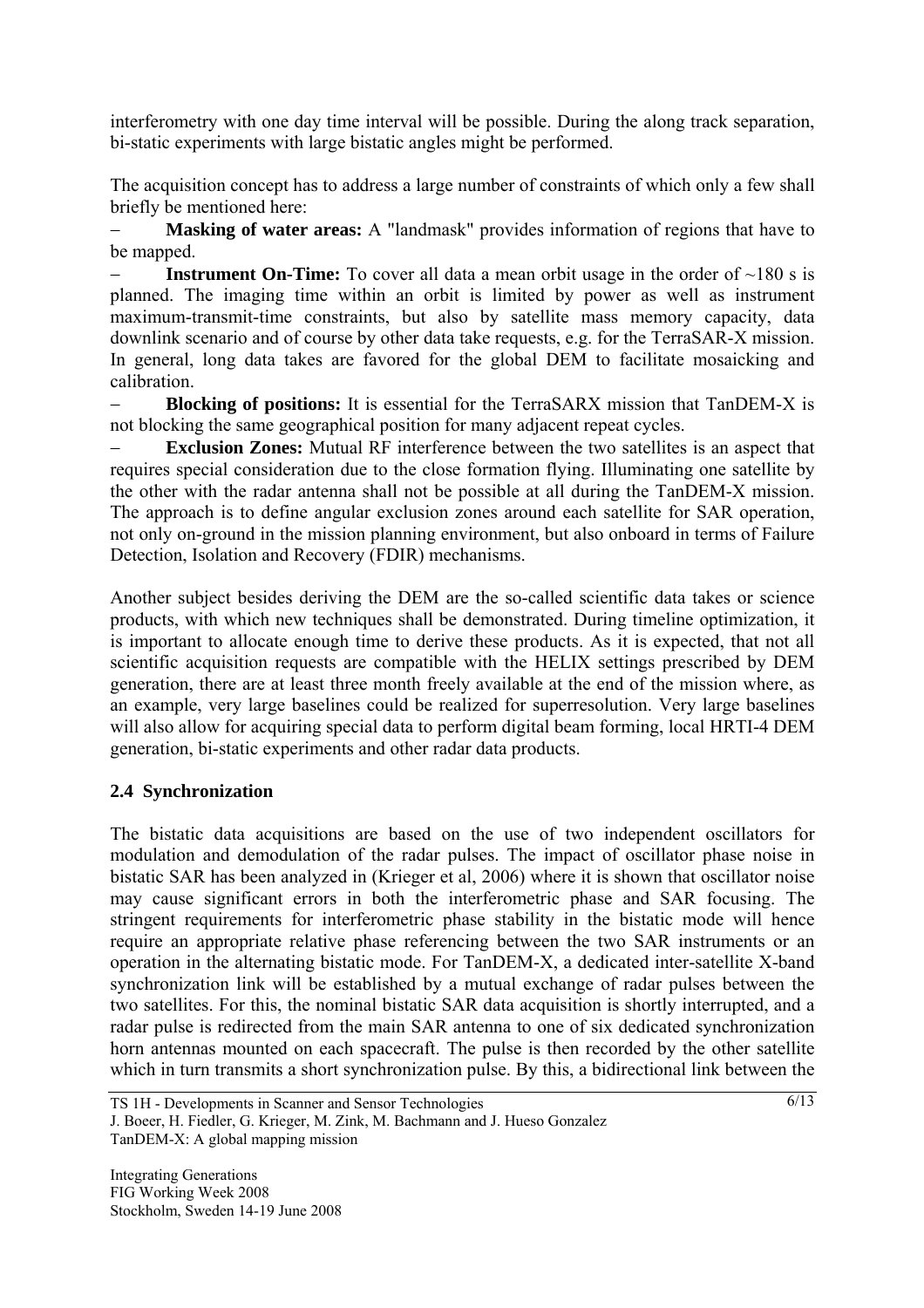two radar instruments will be established which allows for mutual phase referencing without exact knowledge of the actual distance between the satellites. On ground, a correction signal can then be derived from the recorded synchronization pulses which compensates the oscillator induced phase errors in the bistatic SAR signal.

In addition, synchronization is also required for data take commanding. TSX and TDX trigger the start of a data take via GPS, but the PRF timing is then derived internally from the Ultra Stable Oscillators (USO). A deviation of the two USO frequencies will hence lead to a drift of the receiving window of one satellite with respect to the transmit event of the other satellite and may by this prevent a proper recording of the echo signal. TanDEM-X accounts for this by introducing leap pulse repetition intervals (PRIs) which readjust the position of the receiving window.

# **3. PREDICTED DEM GENERATION PERFORMANCE**

# **3.1 Error Sources**

A detailed height performance model has been developed for the Bistatic Mode, the main mode for DEM generation (Krieger et al, 2007). The performance prediction for the height error is based on the following error contributions, of which noise-like, randomly distributed errors already exhaust most of the 2 m relative error margin allowed for an area of 100 km  $\times$ 100 km:

Inaccuracies in the baseline determination (between the SAR antenna phase centers) with contributions e.g. from the GPS differential carrier phase measurements.

Phase errors in the radar instruments

Performance degradation due to both noise equivalent  $\sigma_0$  (NESZ) and signal to noise ratio (SNR) during SAR data acquisition and interferogram generation, quantization errors from block adaptive quantization,

Limited co-registration accuracy and processing errors, residual errors in the DEM mosaicking process and quality of the reference height information

Distributed range and azimuth ambiguities

To achieve the required accuracy, "low frequency" parts of the errors which appear as biases or drifts in terms of the length of one data take have to be minimized. Examples of systematic slow changing errors for baseline determination are inaccuracies in the relative orbit and attitude determination of the TanDEM-X helix formation and variations in the SAR antenna phase centre. On instrument side, slow errors occur due to remaining interpolation errors after internal calibration and phase drifts during synchronization pulse sequences in the amplifiers not compensated by the internal calibration. When a data take is acquired, these phase errors lead to a height error in the resulting raw DEM.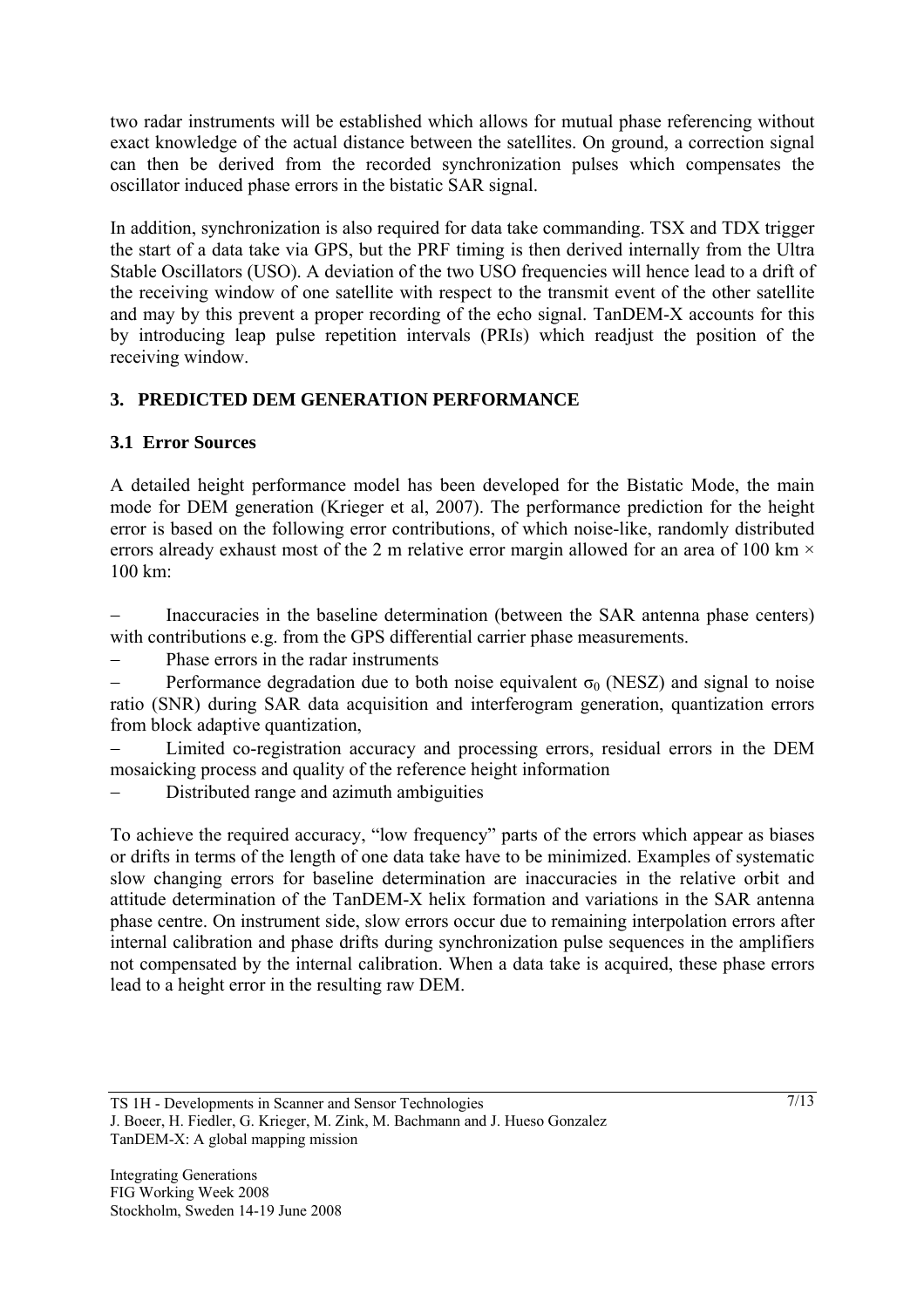

**Figure 0-3**: Height accuracy for a height of ambiguity of 45 m and 30 m. The solid curve shows the error resulting from the combination of multiple swaths. All errors are point-to-point height errors for a 90% confidence interval**.** 

Figure 3 shows the predicted point-to-point height errors for the 90% confidence interval assuming two sets of DEM data acquisitions with two fixed heights of ambiguity of 30 m and 45 m. Note that the two acquisition sets use mutually displaced beams to further improve the performance. The height error from the combination of all acquisitions is shown in solid style yielding an almost constant performance with an accuracy which is well below the 2 m requirement for HRTI-3.

# **3.2 Calibration Approach**

Several data take adjustments and calibration strategies were considered and resulted in a calibration and adjustment procedure that is performed during mosaicking of the multitude of raw DEMs into a single, global product. It includes a fusion of two global coverages (in different HELIX formations) with displaced swathes (clapboard pattern) as shown in Figure 3 using at least two baselines as large BLs are sensitive to phase unwrapping (PU) errors.

Relative corrections can be derived by exploiting concurring swath overlaps (Figure 3) and crossing orbits (Figure 4) in the data take scenario. Crossing orbits require a reconfiguration of satellite formation but allow mapping of regions at the northern hemisphere in descending orbits, at the southern hemisphere in ascending orbits with the same geometry as in previous mission phases. Specially chosen bundle block adjustment techniques are applied in different ways depending on the scenario configuration to balance the height error realisations.

Absolute height calibration requires accurate height references. The references have to be adequately distributed depending on the data take adjustment scenario. Coverage on all significant isolated land masses and a known accuracy which fulfils the requirements are pursued, with the aim of guaranteeing the correct adjustment of the elevation models by the TanDEM-X Mosaicing and Calibration Processor (MCP).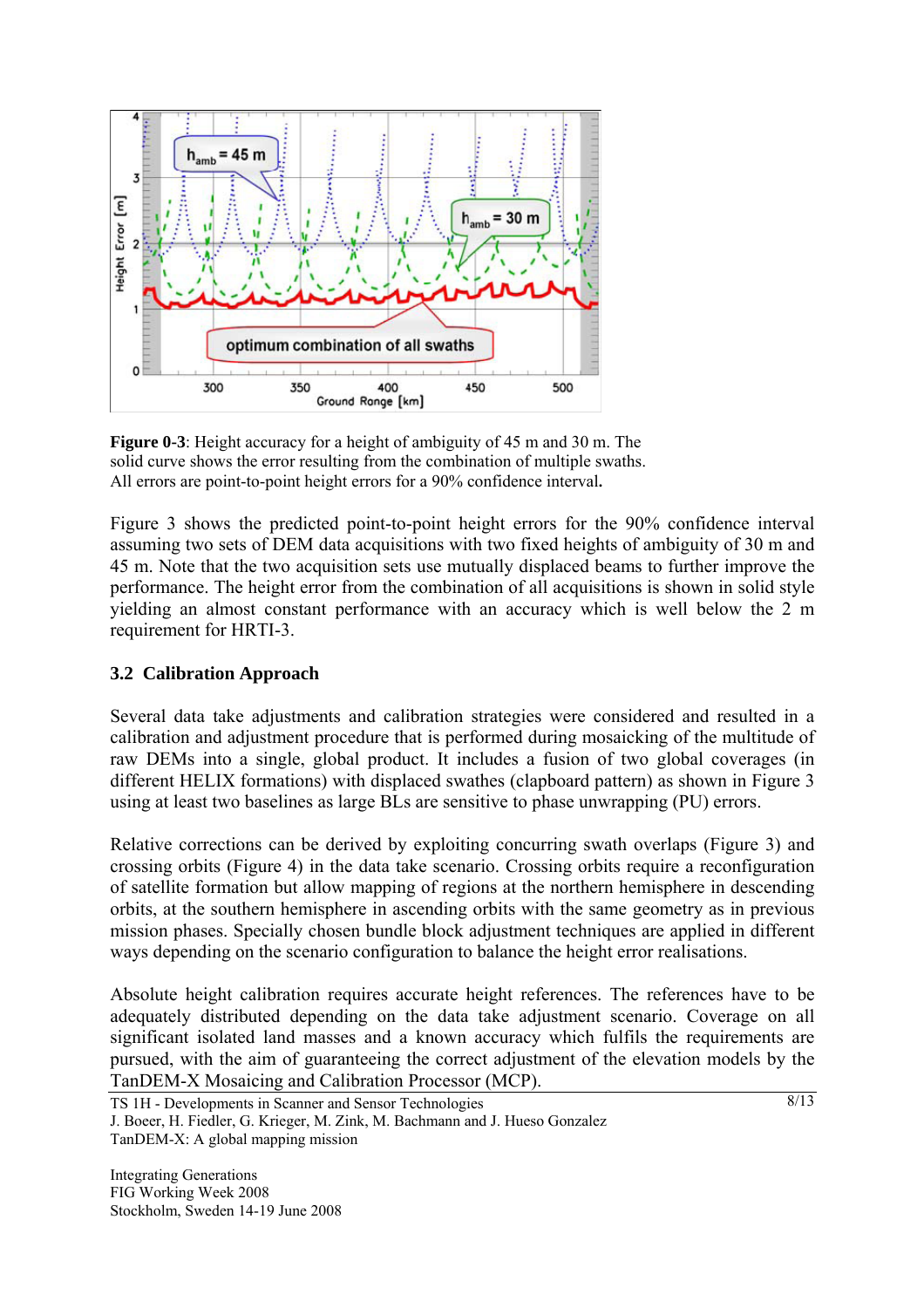This can be achieved by using global data sets (e.g. ICESat radar altimeter data), which provide very useful information even in regions of the planet where the access to height data is limited or unreliable. However, local height calibration targets are still necessary, due to their high accuracy, particularly in regions where global data may have blind spots and for validation purposes. Here GPS tracks, corner reflectors, transponders or local highly accurate DEMs from airborne LIDAR, photogrammetry and SAR could be used.





## **4. DEM PRODUCT FORMAT**

Primary objective of the TanDEM-X mission is the generation of a consistent high-resolution global Digital Elevation Model (DEM) which shall be the basis for scientific research as well as for commercial DEM production for applications which require topographical data. It is expected to be completed about 4 years after the launch for 90% of the Earth's land surface. Nonetheless an intermediate version is available as soon as the first global coverage is completed.

The specification for standard DEMs is aligned with the emerging HRTI-3 standard, where the acronym HRTI stands for High-Resolution Terrain Information, but some modifications have been made to take into account the different user requirements. The major modification concerns the availability of different trade-offs between horizontal and vertical resolution. Other modifications concern e.g. the vertical datum where it was decided to use the WGS 84 ellipsoid instead of the Mean Sea Level. Table xx compares the different DEM standards.. The relative vertical accuracy given in the table is defined as 90% linear point-to-point error over a 1° x 1° ce.

TS 1H - Developments in Scanner and Sensor Technologies J. Boeer, H. Fiedler, G. Krieger, M. Zink, M. Bachmann and J. Hueso Gonzalez TanDEM-X: A global mapping mission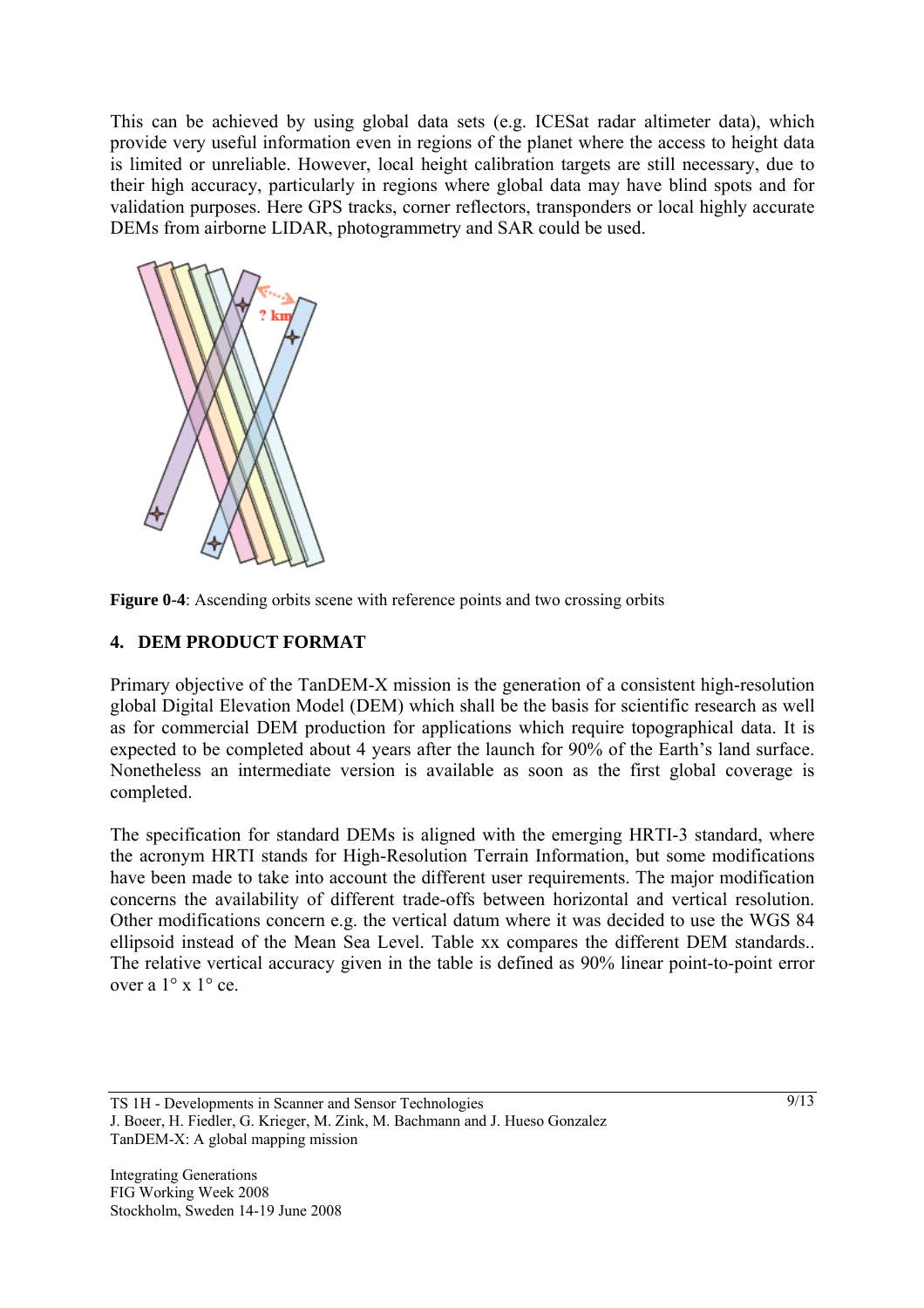| <b>Specification</b> | <b>Spatial Resolution</b>                    | <b>Vertical Accuracy</b><br>(90%, linear error) |                                  | <b>Absolute</b><br><b>Horizontal</b><br><b>Accuracy</b> |
|----------------------|----------------------------------------------|-------------------------------------------------|----------------------------------|---------------------------------------------------------|
|                      |                                              | <b>Absolute</b>                                 | <b>Relative</b>                  | (90%, circular error)                                   |
| DTED-1               | 90 m x 90 m                                  | $<$ 30 m                                        | $\leq 20$ m                      | $\leq 60$ m                                             |
| DTED-2               | $30 \text{ m} \times 30 \text{ m}$           | $< 18 \text{ m}$                                | $\leq 12 \text{ m}$              | $\leq$ 20 m                                             |
|                      | $(1 \text{ arc sec } \overline{a})$ equator) |                                                 | $\leq 15 \text{ m}$ <sup>*</sup> |                                                         |
| HRTI-3               | $12 \text{ m} \times 12 \text{ m}$           | $\leq 10$ m                                     | $\leq$ 2 m                       | $\leq 10$ m                                             |
|                      | $(0.4 \text{ arc sec } \omega)$ equator)     |                                                 | $\leq$ 4 m) <sup>*</sup>         |                                                         |
| HRTI-4               | $6m \times 6m$                               | < 5m                                            | $\leq 0.8$ m                     | $\leq 10$ m                                             |
|                      | $(0.2 \text{ arc sec } \omega)$ equator)     |                                                 | $1 \text{ m}$ <sup>*</sup>       |                                                         |

**Table 0-2:** NGA (NIMA) Standards for Digital Elevation Models

)\* for terrain with predominant slope  $>20\%$ 

To represent the elevation data on a global scale, the TanDEM-X DEM products will be provided on a fixed latitude and variable longitude grid as shown in the table below.

| Zone         | Latitude (North/South)    | Latitude pixel<br>spacing | Longitude<br>pixel<br>spacing |
|--------------|---------------------------|---------------------------|-------------------------------|
|              | $0^\circ - 50^\circ$      | $0.4$ "                   | $0.4$ "                       |
| $\mathbf{I}$ | $50^{\circ} - 60^{\circ}$ | $0.4$ "                   | $0.6$ "                       |
| III          | $60^\circ - 70^\circ$     | $0.4$ "                   | $0.8$ "                       |
| IV           | $70^{\circ} - 80^{\circ}$ | $0.4$ "                   | $1.2$ "                       |
| V            | $80^\circ - 85^\circ$     | $0.4$ "                   | $2.0$ "                       |
| VI           | $85^{\circ} - 90^{\circ}$ | $0.4$ "                   | $4.0$ "                       |

Table 0-3: **Latitude-dependent pixel spacing** 

The definition of pixel spacing for the final storage of the DEM product has to be clearly distinguished from the independent post spacing which represents the spatial distance between mutually independent elevation data. No explicit definition of the independent post spacing is provided by the emerging HRTI-3 standard. To avoid different independent post spacings in latitude and longitude as well as inhomogeneties in the DEM performance, a fixed distance will be used for the independent post spacing at all latitudes.

The DEM product is stored and delivered in tiles:

| Zone         | Latitude<br>(North/South) | <b>Tile</b><br>(Latitude x<br>Longitude) | Size   Latitude<br>pixel<br>spacing | Longitude<br>pixel<br>spacing | <b>Size</b><br>(MB) |
|--------------|---------------------------|------------------------------------------|-------------------------------------|-------------------------------|---------------------|
|              | $0^\circ - 50^\circ$      | $1^\circ \times 1^\circ$                 | $0.4$ "                             | $0.4$ "                       | 891                 |
| $\rm II$     | $50^\circ - 60^\circ$     | $1^\circ$ x $1^\circ$                    | $0.4$ "                             | $0.6$ "                       | 595                 |
| III          | $60^{\circ} - 70^{\circ}$ | $1^\circ$ x $2^\circ$                    | $0.4$ "                             | $0.8$ "                       | 890                 |
| IV           | $70^{\circ} - 80^{\circ}$ | $1^\circ$ x $2^\circ$                    | $0.4$ "                             | $1.2$ "                       | 596                 |
| $\mathbf{V}$ | $80^\circ - 85^\circ$     | $1^\circ$ x $4^\circ$                    | $0.4$ "                             | $2.0$ "                       | 712                 |
| VI           | $85^{\circ} - 90^{\circ}$ | $1^\circ$ x $4^\circ$                    | $0.4$ "                             | $4.0$ "                       | 356                 |

**Table 0-4**: DEM storage in tiles

TS 1H - Developments in Scanner and Sensor Technologies J. Boeer, H. Fiedler, G. Krieger, M. Zink, M. Bachmann and J. Hueso Gonzalez TanDEM-X: A global mapping mission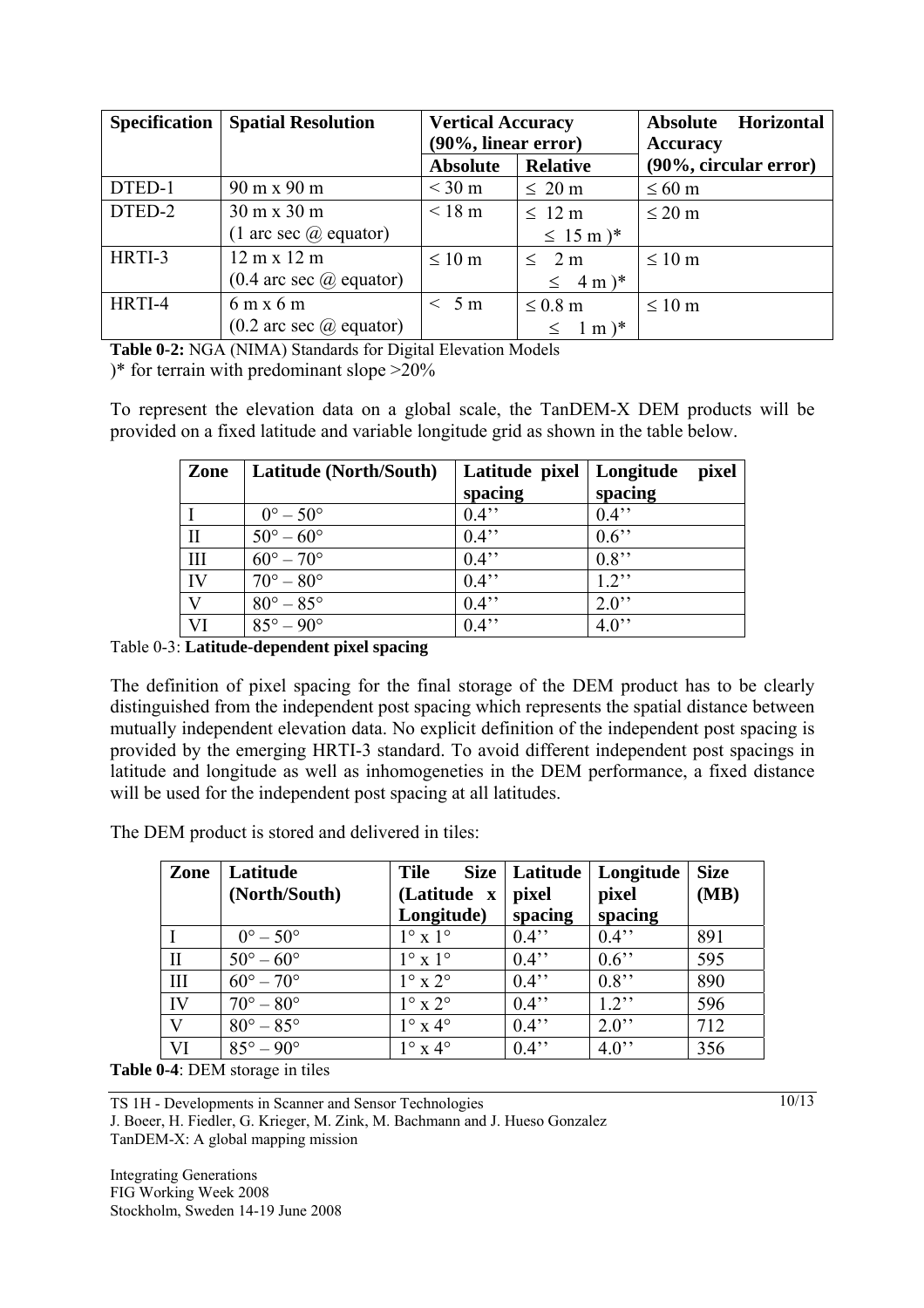## **ACKNOWLEDGEMENT**

The TanDEM-X project is partly funded by the German Federal Ministry for Economics and Technology (Förderkennzeichen 50 EE 0601).

### **REFERENCES**

Ulaby F. T., Dobson C.: Handbook of Radar Scattering Statistics for Terrain. Norwood, MA, Artech House, 1989

National Imagery and Mapping Agency (NIMA): High Resolution Terrain Information (HRTI): Performance Specification, MIL-PRF-89048, 2000

Stangl M., Werninghaus R., Schweizer B., Fischer C., Brandfass M., Mittermayer J., Breit H.: TerraSAR-X technologies and first results, IEE Proc. - Radar, Sonar and Navigation, vol. 153, pp. 86-95., 2006

Fiedler H., Krieger G., Zink M., Geyer M., Jäger J.: The TanDEM-X Acquisition Timeline and Mission Plan, submitted for EUSAR 2008

Krieger G., Younis M.: Impact of Oscillator Noise in Bistatic and Multistatic SAR, IEEE Geoscience and Remote Sensing Letters, vol. 3, pp. 424- 428, 2006

Krieger G., Moreira A., Fiedler H., Hajnsek I., Werner M., Younis M., Zink M.: TanDEM-X: A Satellite Formation for High Resolution SAR Interferometry, IEEE Transactions on Geoscience and Remote Sensing, vol. 45, no. 11, Nov. 2007

### **BIOGRAPHICAL NOTES**

**Johannes Boeer,** born in 1977, received the Diploma degree in electrical engineering from the University of Karlsruhe (TH) in 2004. Since 2004, he has been with the Microwaves and Radar Institute of the German Aerospace Center, Oberpfaffenhofen, working in the Instrument Operations and Calibrations Segment of TerraSAR-X and TanDEM-X.

### **Hauke Fiedler**

Hauke Fiedler received the Diploma degree in physics and the Dr. degree in astronomy from the Ludwigs-Maximilians-Universität of Munich, Munich, Germany, in 1994 and 2000, respectively. From 1994, he was working in the Cataclysmic Binary Group, Institute of Astronomy and Astrophysics with his work focused on hard and soft X-ray interacting binaries, echo tomography, accretion disks, and related subjects. Since 2001, he has been with the Microwaves and Radar Institute, Germany Aerospace Center, Oberpfaffenhofen, Germany. He is working on future satellite missions for remote sensing with synthetic aperture radar, particularly on formation and configuration concepts including astrodynamics, bi- and multistatic SAR performance analyses, mission planning, and satellite mechanics..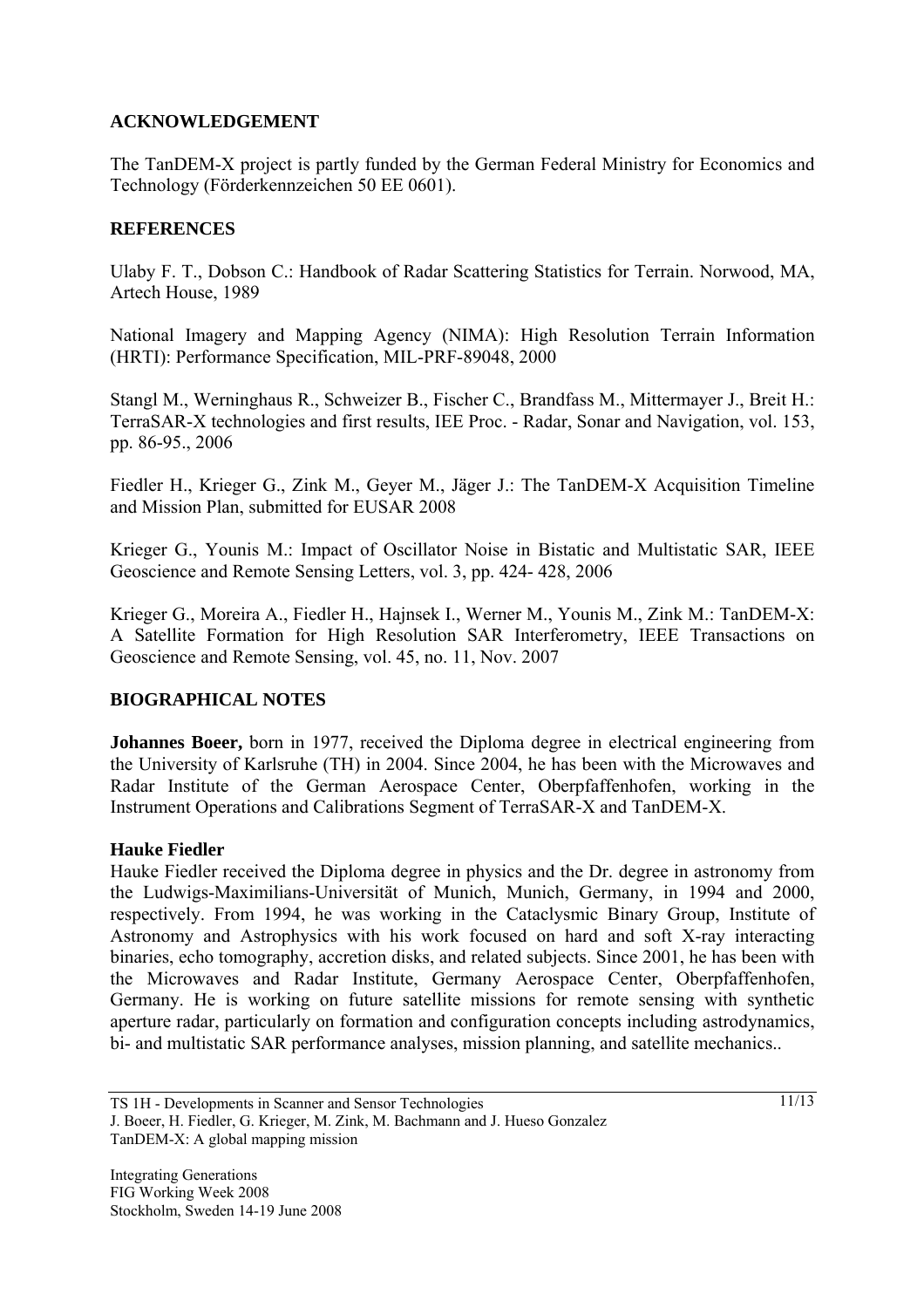#### **Gerhard Krieger**

Gerhard Krieger (M'03) received the Dipl.-Ing. (M.S.) and the Dr.-Ing. (Ph.D.) degrees (honors) in electrical and communication engineering from the Technical University of Munich, Munich, Germany, in 1992 and 1999, respectively. From 1992 to 1999, he was with the Ludwig-Maximilians-University, Munich, where he was an interdisciplinary research scientist on the modeling of biological and technical vision systems. Since 1999, he has been with the Microwaves and Radar Institute (HR), German Aerospace Center (DLR), Oberpfaffenhofen, Germany. Since 2001, he has been the Head of the New SAR Mission Group at DLR (HR), and since 2008 he is heading the Radar Concept Department. Currently he is also appointed as the Systems Engineer of the TanDEM-X mission. His research interests include the development of innovative remote sensing system concepts based on radar interferometry, tomography, bi- and multi-static satellite formations, digital beamforming, as well as advanced signal and image processing techniques.

#### **Manfred Zink**

Manfred Zink received the Dipl.-Ing. degree in physics from the Technical University of Graz, Graz, Austria, in 1987, and the Dr.-Ing. degree from the University of Stuttgart, Stuttgart, Germany, in 1993. In 1988, he joined the Microwave and Radar Institute, German Aerospace Center (DLR). He has pioneered the calibration techniques for both air- and space borne SAR sensors and was responsible for building up the Oberpfaffenhofen calibration site. He was the Lead X-SAR Calibration Engineer for both SIR-C/X-SAR missions in 1994 and for the SRTM mission in 2000. In August 2000, he was with the European Space Agency (ESA) and took over the responsibility for the calibration/validation of the ASAR onboard the ENVISAT satellite. After successful in-orbit commissioning of the ASAR, he was appointed as the Principal System Engineer for Phase B of ESA's TerraSAR-L Program. In May 2005, he returned to the Microwaves and Radar Institute, DLR, Oberpfaffenhofen, Germany, where he is currently heading the Satellite SAR Systems Department. He is also managing the TanDEM-X Ground Segment development, which is a joint project performed by DLR's Center of Excellence for Advanced High-Resolution and 3-D SAR Technologies and Applications.

#### **Markus Bachmann**

Markus Bachmann received the Dipl.-Ing. degree in electrical engineering from the University of Karlsruhe, Germany, in 2005. He joined the Microwaves and Radar Institute of the German Aerospace Centre (DLR) in the same year, where he works in the HR calibration group. He was involved in the successful calibration of the TerraSAR-X satellite in 2007, responsible for calibrating the TerraSAR-X radar antenna. In the TanDEM-X project, he is work package manager of the calibration system and involved in the design of the acquisition planning system.

#### **Jaime Hueso Gonzalez**

Jaime Hueso González was born in Castellón (Spain) in 1979. He studied Telecommunication Engineering at the Polytechnic University of Valencia (Spain), obtaining his Master Degree in 2003, with the specialization on microwaves and communications. He worked for two years (2004-2005) as Microwave Engineer in the European Space Agency (ESA-ESTEC, The